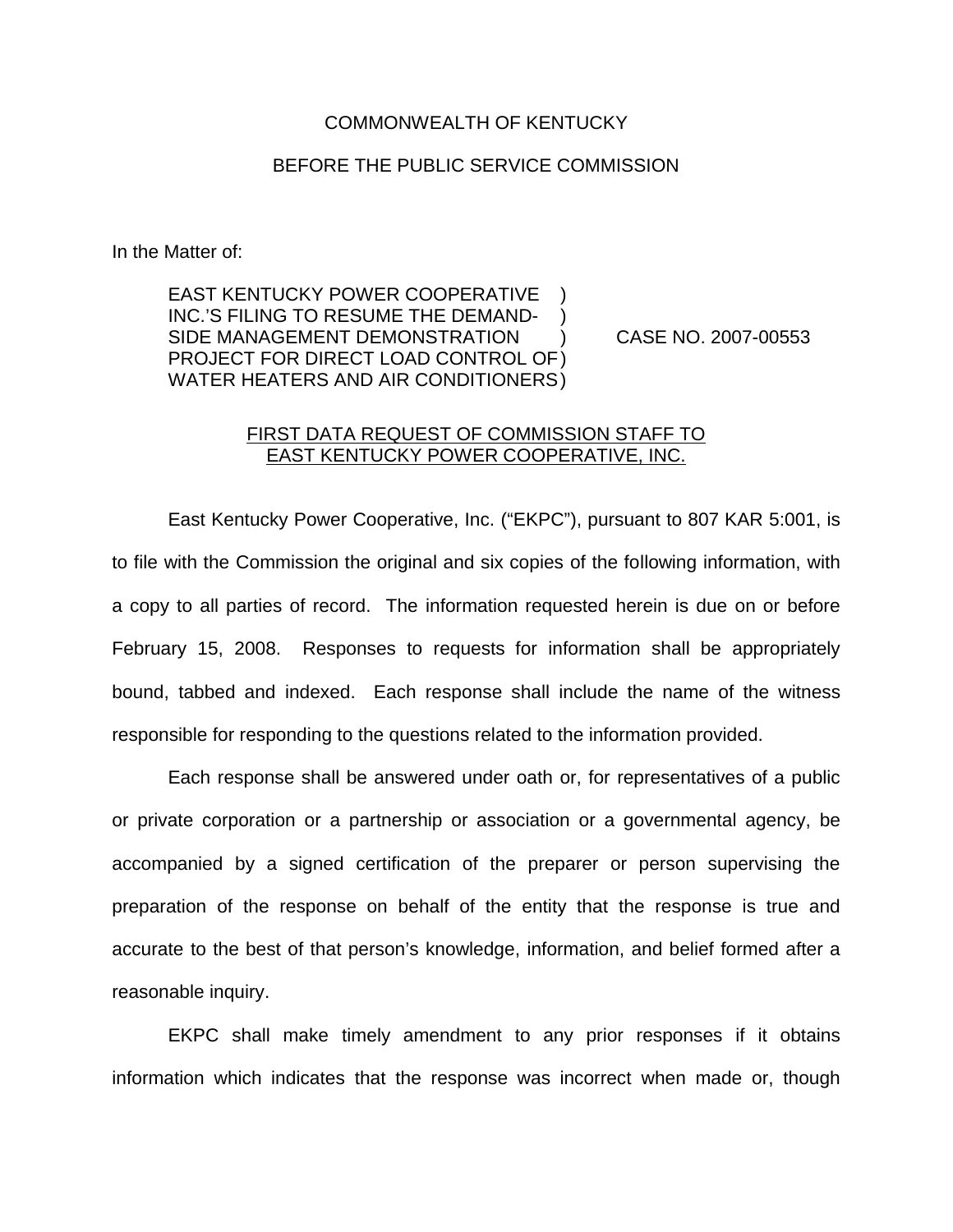correct when made, is now incorrect in any material respect. For any requests to which EKPC fails or refuses to furnish all or part of the requested information, EKPC shall provide a written explanation of the specific grounds for its failure to completely and precisely respond.

Careful attention should be given to copied material to ensure that it is legible. When the requested information has been previously provided in this proceeding in the requested format, reference may be made to the specific location of that information in responding to this request. When applicable, the requested information shall be separately provided for total company operations and jurisdictional operations.

1. Has EKPC developed marketing materials in anticipation of promoting this project as a permanent program? If yes, provide copies of the marketing materials.

2. Explain the process through which Good Cents Solutions was chosen as the administrator of the project. If there was an RFP involved in the selection process, provide the estimates submitted by all respondents.

3. Explain whether there has been any indication from EKPC's Member Systems or those Members' customers that there is interest in participating in this program. Identify the Member Systems that have expressed an interest in this program in addition to the current participants.

4. Explain how the incentive would be paid to residential participants living in a multi-family residence.

5. Refer to Section III Key Assumptions, page 1 of the report outlining the results of this project, filed on December 20, 2007. How did EKPC arrive at the

-2- Case No. 2007-00553